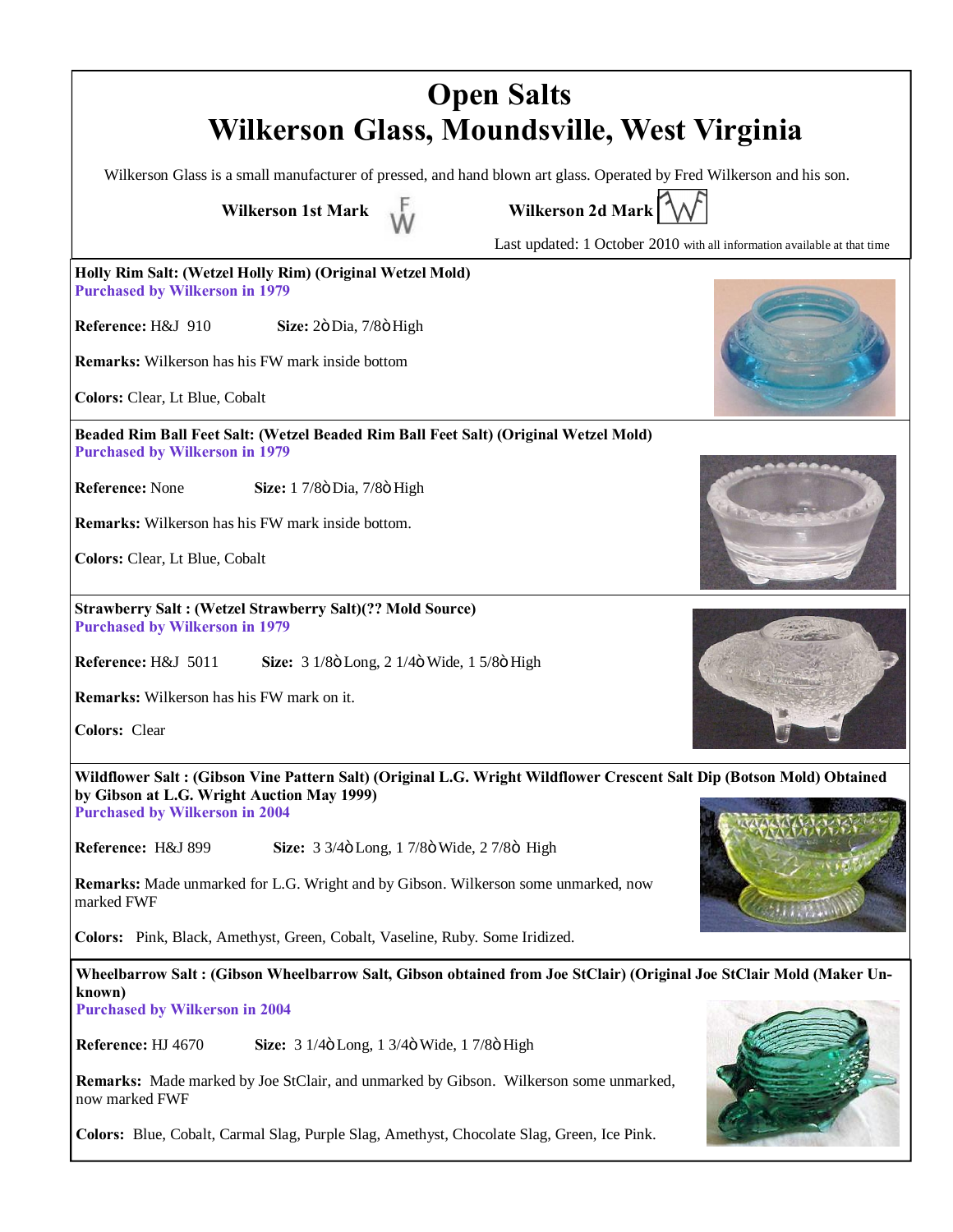| Squirrel and Stump Salt. (Original Guernsey Glass Item Squirrel and Stump Salt)<br><b>Purchased by Wilkerson in 2007</b>                               |  |
|--------------------------------------------------------------------------------------------------------------------------------------------------------|--|
| Reference: H&J 929<br>Size: 3ö Long, 1 7/8ö Wide, 2 1/4ö High                                                                                          |  |
| <b>Remarks:</b> Original marked with Guernsey B on left side of squirrel on bottom edge of stump<br>Wilkerson now has his FWF mark bottom center.      |  |
| Colors: Vaseline, Cobalt                                                                                                                               |  |
| <b>Small Slipper. (Original Guernsey Glass Item Small Slipper)</b><br><b>Purchased by Wilkerson in 2007</b>                                            |  |
| Reference: H&J 841<br>Size: 3 1/8ö Long, 1 1/8ö Wide, 1 5/8ö High                                                                                      |  |
| Remarks: Unknown Mold. Original Marked with Guernsey B in Triangle inside heel.<br>Wilkerson now has his FWF mark inside.                              |  |
| Colors: Clear, Vaseline, Cobalt                                                                                                                        |  |
| Oval Contoured Rim Pattern (Acquired by Pioneer Glass Company in 1988 and marked PG Closed 1989)<br><b>Purchased by Wilkerson in 2008</b>              |  |
| Reference:<br>Size: 2 1/2ö x 1 1/2ö, 1 1/8ö High                                                                                                       |  |
| Remarks: Pioneer Colors: Cobalt, Lt Green & Emerald Green<br>Wilkerson now has his FWF mark on it                                                      |  |
| Colors: Vaseline, Cobalt                                                                                                                               |  |
| Fostoria 1515 Lucere Pattern (Original Fostoria Mold) Acquired by Pioneer Glass Company in 1988 and marked PG Closed<br>1989                           |  |
| <b>Purchased by Wilkerson in 2008</b>                                                                                                                  |  |
| Reference: H&J 2963<br>Size: 1 7/8ö Diameter, 1 3/4ö High                                                                                              |  |
| Remarks: Pioneer Colors: Cobalt, Lt Green & Emerald Green<br>Wilkerson now has his FWF mark on it                                                      |  |
| Colors: Vaseline, Cobalt                                                                                                                               |  |
| Fostoria 2510 Sunray Salt: (Original Fostoria Mold) (Acquired by Pioneer Glass Company in 1988 and marked PG Closed<br>1989)                           |  |
| <b>Purchased by Wilkerson in 2008</b>                                                                                                                  |  |
| Reference: H&J 3028<br>Size: 2ö Dia, 1ö High                                                                                                           |  |
| Remarks: Original unmarked. Pioneer Colors: Unknown<br>Wilkerson now has his FWF mark on it                                                            |  |
| Colors: Cobalt, Vaseline Green                                                                                                                         |  |
| Imperial Salt: (Original Imperial Mold) (Acquired by Pioneer Glass Company in 1988 and marked PG Closed 1989)<br><b>Purchased by Wilkerson in 2008</b> |  |
| Reference: None<br>Size: 2 3/4ö Long, 2 1/16ö Wide, 3/4ö High                                                                                          |  |
| Remarks: Original unmarked. Pioneer Colors: Cobalt, Lite Green & Emerald Green<br>Wilkerson now has his FWF mark on it                                 |  |
| Colors: Cobalt, Vaseline Green                                                                                                                         |  |